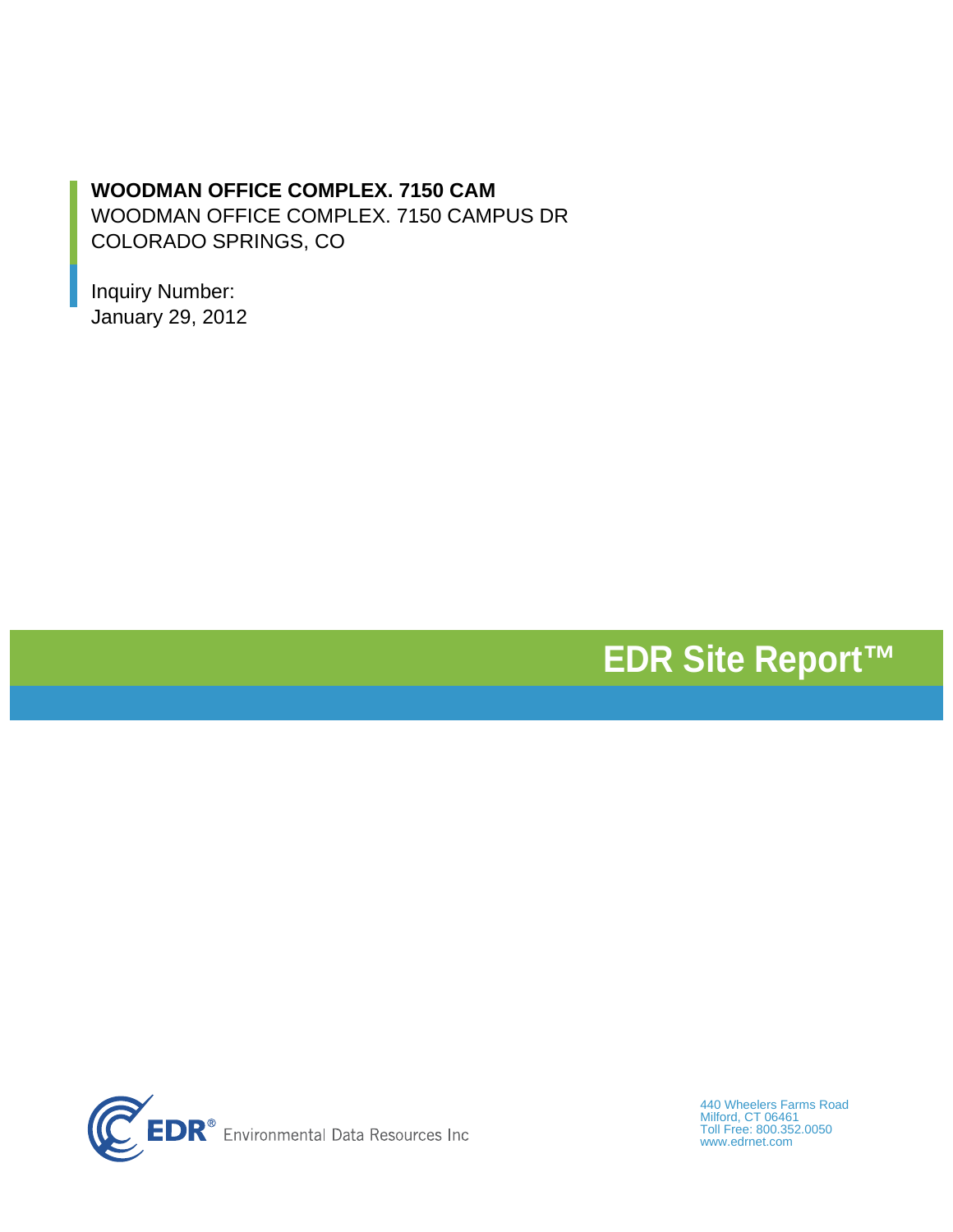# **TABLE OF CONTENTS**

The EDR-Site Report<sup>TM</sup> is a comprehensive presentation of government filings on a facility identified in a search of federal, state and local environmental databases. The report is divided into three sections:

| Summary of facility filings including a review of the following areas: waste management, waste disposal, multi-media issues, and Superfund liability. |  |
|-------------------------------------------------------------------------------------------------------------------------------------------------------|--|
|                                                                                                                                                       |  |
| All available detailed information from databases where sites are identified.                                                                         |  |
|                                                                                                                                                       |  |

Name, source, update dates, contact phone number and description of each of the databases for this report.

> *Thank you for your business.* Please contact EDR at 1-800-352-0050 with any questions or comments.

**Disclaimer - Copyright and Trademark Notice**

This report contains information obtained from a variety of public and other sources reasonably available to Environmental Data Resources , Inc. It cannot be concluded from this Report that coverage information for the target and surrounding properties does not exist from other sources. **NO WARRANTY EXPRESSED OR IMPLIED, IS MADE WHATSOEVER IN CONNECTION WITH THIS REPORT. ENVIRONMENTAL DATA RESOURCES, INC. SPECIFICALLY DISCLAIMS THE MAKING OF ANYSUCH WARRANTIES, INCLUDING WITHOUT LIMITATION, MERCHANTABILITY OR FITNESS FOR A PARTICULAR USE OR PURPOSE. ALL RISK IS ASSUMED BY THE USER. IN NO EVENT SHALL ENVIRONMENTAL DATA RESOURCES, INC. BE LIABLE TO ANYONE, WHETHER ARISING OUT OF ERRORS OR OMISSIONS, NEGLIGENCE, ACCIDENT OR ANY OTHER CAUSE, FOR ANY LOSS OR DAMAGE, INCLUDING, WITHOUT LIMITATION, SPECIAL, INCIDENTAL, CONSEQUENTIAL, OR EXEMPLARY DAMAGES.ANY LIABILITY ON THE PART OF ENVIRONMENTAL DATA RESOURCES, INC. IS STRICTLY LIMITED TO A REFUND OF THE AMOUNT PAID FOR THIS REPORT.**Purchaser accepts this report "AS IS". Any analyses, estimates, ratings, or risk codes provided in this report are provided for illustrative purposes only, and are not intended to provide, nor should they be interpreted as providing any facts regarding, or prediction or forecast of, any environmental risk for any property. Only a Phase I Environmental Site Assesment performed by an environmental professional can produce information regarding the environmental risk for any property. Additionally, the information provided in this Report is not to be construed as legal advice.

Copyright 2008 by Environmental Data Resources, Inc. All rights reserved. Reproduction in any media or format, in whole<br>or in part, of any report or map of Environmental Data Resources, Inc., or its affiliates, is prohi

EDR and its logos (including Sanborn and Sanborn Map) are trademarks of Environmental Data Resources, Inc. or its affiliates. All other trademarks used herein are the property of their respective owners.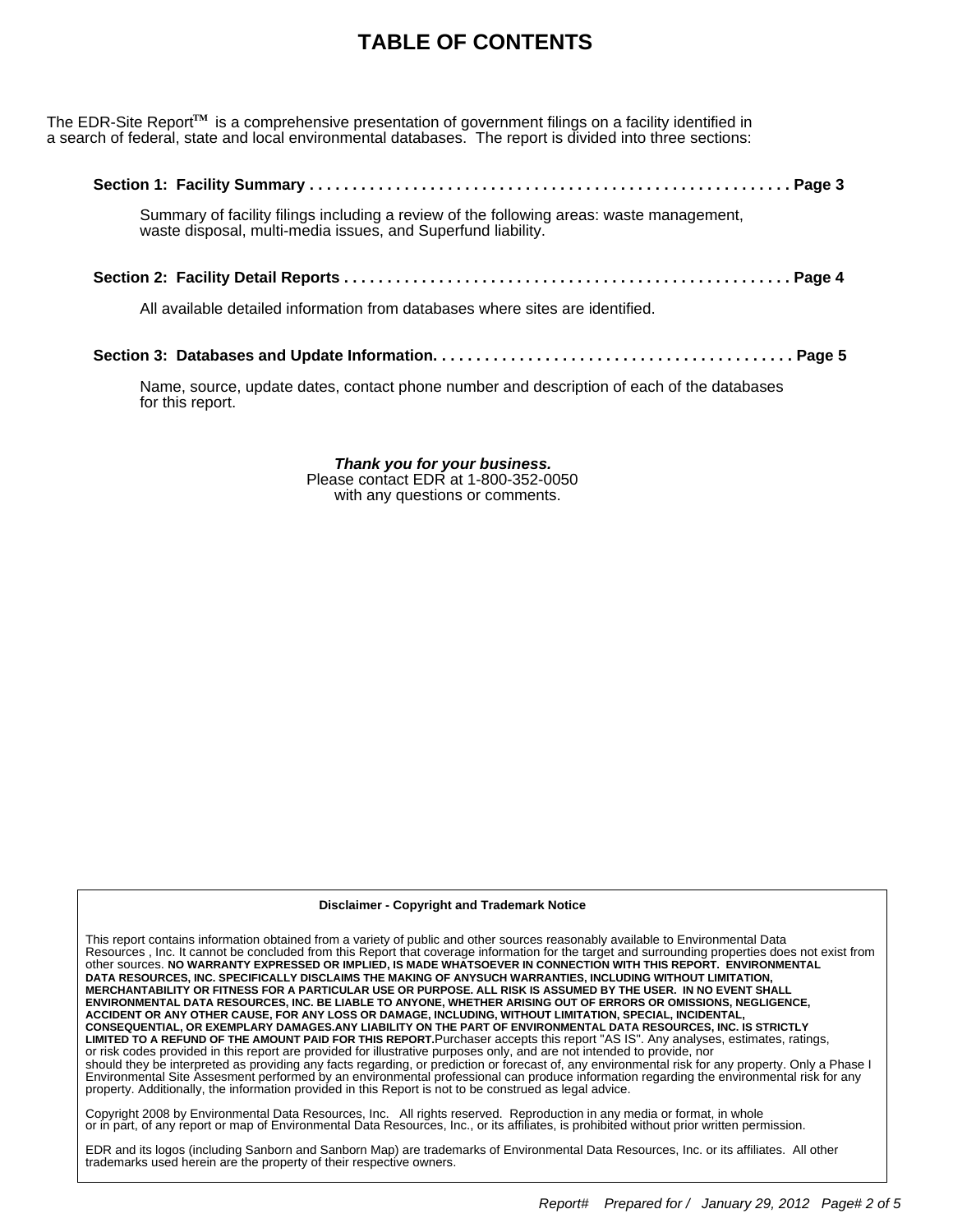# **SECTION 1: FACILITY SUMMARY**

| <b>FACILITY</b>                                                                                                     | <b>FACILITY 1</b><br><b>WOODMAN OFFICE COMPLEX. 7150 CAMPUS DR</b><br>WOODMAN OFFICE COMPLEX. 7150 CAMPUS DR<br>COLORADO SPRINGS, CO |
|---------------------------------------------------------------------------------------------------------------------|--------------------------------------------------------------------------------------------------------------------------------------|
| <b>AREA</b>                                                                                                         | EDR ID #8717454                                                                                                                      |
| <b>WASTE MANAGEMENT</b><br>Facility generates hazardous waste (RCRA)                                                | <b>NO</b>                                                                                                                            |
| Facility treats, stores, or disposes of hazardous waste<br>on-site (RCRA/TSDF)                                      | <b>NO</b>                                                                                                                            |
| Facility has received Notices of Violations (RCRA/VIOL)                                                             | <b>NO</b>                                                                                                                            |
| Facility has been subject to RCRA administrative<br>actions (RAATS)                                                 | NO                                                                                                                                   |
| Facility has been subject to corrective actions (CORRACTS)                                                          | <b>NO</b>                                                                                                                            |
| Facility handles PCBs (PADS)                                                                                        | <b>NO</b>                                                                                                                            |
| Facility uses radioactive materials (MLTS)                                                                          | NO.                                                                                                                                  |
| Facility manages registered aboveground storage<br>tanks (AST)                                                      | NO                                                                                                                                   |
| Facility manages registered underground storage<br>tanks (UST)                                                      | NO.                                                                                                                                  |
| Facility has reported leaking underground storage<br>tank incidents (LUST)                                          | NO                                                                                                                                   |
| Facility has reported emergency releases to the soil (ERNS)                                                         | $YES - p4$                                                                                                                           |
| Facility has reported hazardous material incidents<br>to DOT (HMIRS)                                                | NO.                                                                                                                                  |
| <b>WASTE DISPOSAL</b><br>Facility is a Superfund Site (NPL)                                                         | <b>NO</b>                                                                                                                            |
| Facility has a known or suspect abandoned, inactive or<br>uncontrolled hazardous waste site (CERCLIS)               | NO                                                                                                                                   |
| Facility has a reported Superfund Lien on it (LIENS)                                                                | <b>NO</b>                                                                                                                            |
| Facility is listed as a state hazardous waste site (SHWS)                                                           | <b>NO</b>                                                                                                                            |
| Facility has disposed of solid waste on-site (SWF/LF)                                                               | <b>NO</b>                                                                                                                            |
| <b>MULTIMEDIA</b><br>Facility uses toxic chemicals and has notified EPA<br>under SARA Title III, Section 313 (TRIS) | NO                                                                                                                                   |
| Facility produces pesticides and has notified EPA<br>under Section 7 of FIFRA (SSTS)                                | NO                                                                                                                                   |
| Facility manufactures or imports toxic chemicals<br>on the TSCA list (TSCA)                                         | NO.                                                                                                                                  |
| Facility has inspections under FIFRA, TSCA<br>or EPCRA (FTTS)                                                       | NO                                                                                                                                   |
| Facility is listed in EPA's index system (FINDS)                                                                    | N <sub>O</sub>                                                                                                                       |
| Facility is listed in a county/local unique database (LOCAL)                                                        | N <sub>O</sub>                                                                                                                       |
| POTENTIAL SUPERFUND LIABILITY<br>Facility has a list of potentially responsible parties PRP                         | NO                                                                                                                                   |
| <b>TOTAL (YES)</b>                                                                                                  | 1                                                                                                                                    |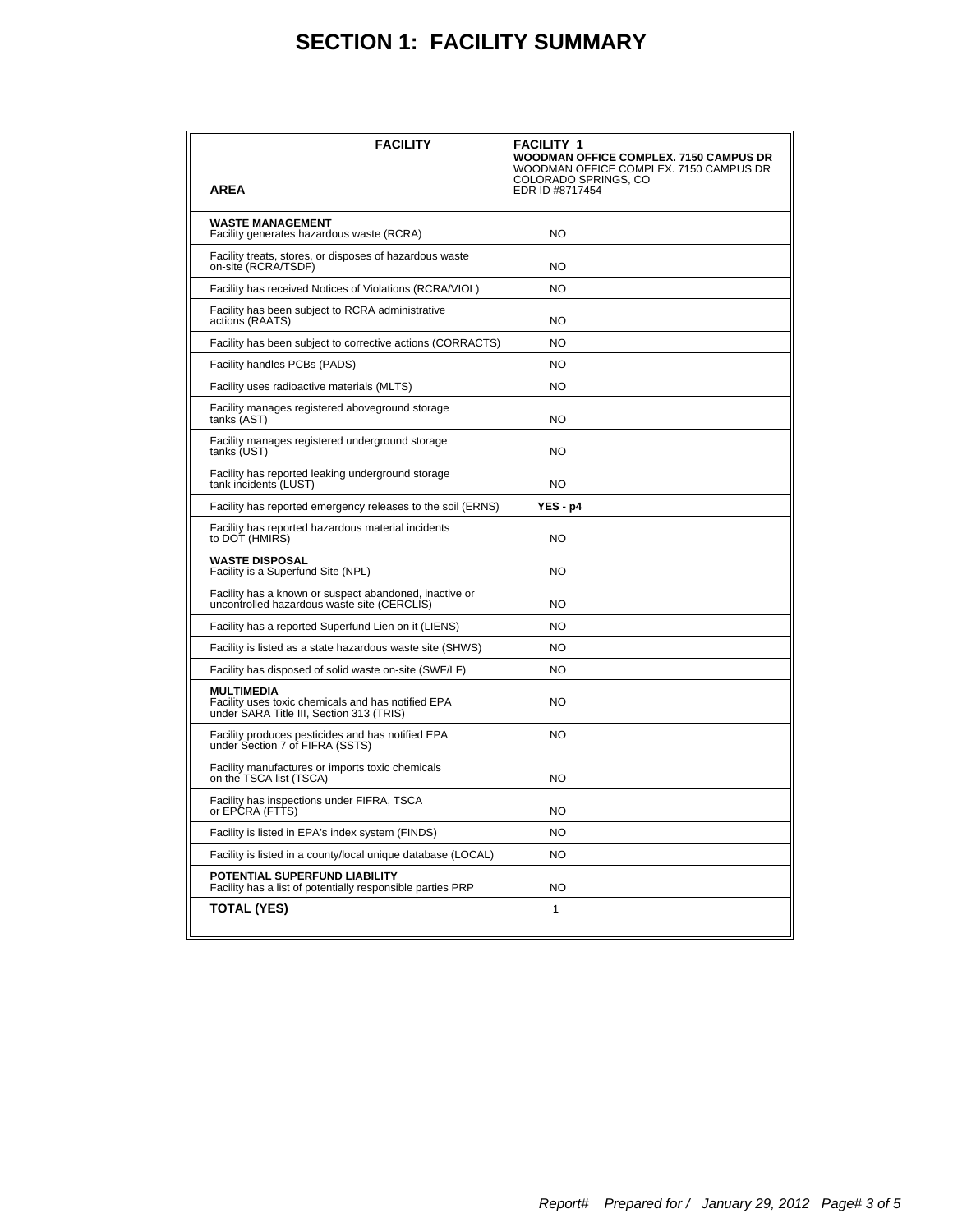## **SECTION 2: FACILITY DETAIL REPORTS**

### **WASTE MANAGEMENT**

**Facility has reported emergency releases to the soil**

#### **DATABASE: Emergency Response Notification System (ERNS)**

WOODMAN OFFICE COMPLEX. 7150 CAMPUS DR WOODMAN OFFICE COMPLEX. 7150 CAMPUS DR COLORADO SPRINGS, CO EDR ID #8717454

ERNS:

| KINO.                                   |                                                                           |
|-----------------------------------------|---------------------------------------------------------------------------|
| Site ID:                                | 8717454                                                                   |
| Site location:                          | WOODMAN OFFICE COMPLEX, 7150 CAMPUS DR                                    |
|                                         | COLORADO SPRINGS, CO                                                      |
| County:                                 | EL PASO                                                                   |
| Report number:                          | 13950                                                                     |
| EPA region:                             | 08                                                                        |
| Spill date:                             | 11/03/1987                                                                |
| Spill time:                             | 13:30                                                                     |
| Medium affected:                        | Land                                                                      |
|                                         | False                                                                     |
| Damage:                                 | 0.00                                                                      |
| Damage \$ amount:<br>Number of injured: | 0                                                                         |
|                                         |                                                                           |
| Number of fatalities:                   | 0<br><b>SIDEWALK</b>                                                      |
| Notes:                                  |                                                                           |
| Discharger:                             | Not reported                                                              |
| Discharger address:                     | Not reported                                                              |
|                                         | Not reported                                                              |
| Discharger county:                      | Not reported                                                              |
| C.G. Unit:                              | Not reported                                                              |
| EPA notified:                           | False                                                                     |
| Initial report:                         | True                                                                      |
| Updated report:                         | True                                                                      |
| Spill cause:                            | Not reported                                                              |
| Spilled material:                       | <b>SULFURIC ACID</b>                                                      |
| Spill total qty:                        | 4.00 GAL                                                                  |
| In water:                               | 0.00                                                                      |
| DOT#:                                   | Not reported                                                              |
| CAS:                                    | Not reported                                                              |
| Quantity (lbs):                         | 61.32                                                                     |
| Description:                            | BATTERY/BATTERY FELL OFF THE DOLLY.                                       |
| Action:                                 | FIRE DEPT NEUTRALIZED THE SPILL WITH SODA ASH AND PUT IT INTO AN APPROVED |
|                                         | CONTAINER.                                                                |
| Comments:                               | Not reported                                                              |
|                                         |                                                                           |